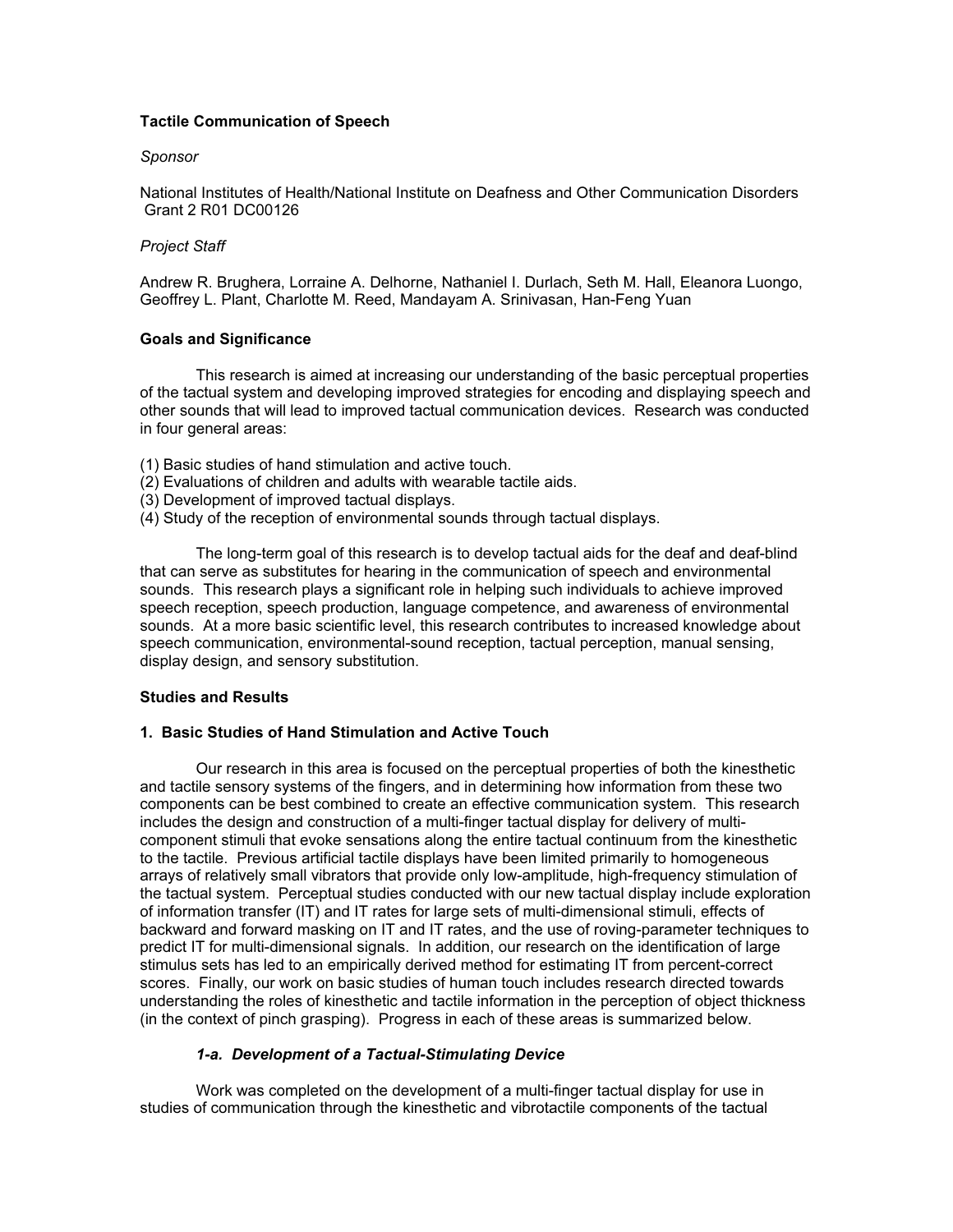sensory system of the hand (Tan, 1996; Tan and Rabinowitz, 1996). The display consists of three independent single contact-point actuators interfaced individually with the fingerpads of the thumb, index finger, and middle finger. Each actuator utilizes a disk-drive head-positioning motor augmented with angular position feedback from a precision rotary variable differential transformer. A floating-point DSP system provides real-time positional control using a digital PID controller. Stimuli from threshold to roughly 50 dB SL can be delivered throughout the frequency range from near DC to above 300 Hz, thereby encompassing the perceptual range from gross motion to vibration. The operating characteristics of the device are such that it exhibits low distortion, system noise, and inter-channel crosstalk, and it permits accurate following of a wide variety of drive waveforms. Behavioral measurements of absolute threshold are in good agreement with values previously reported in the literature.

# 1-b. Studies of Information Transmission with the Multi-Finger Tactual Display

 Multi-dimensional stimulus sets were created for use in experiments measuring the information-transmission capacity of the tactual sense with the multi-finger display (Tan, 1996; Tan, Durlach, Rabinowitz, and Reed, 1997; Tan, Durlach, Reed, and Rabinowitz, 1999). Specifically, stimulus sets were designed at each of three signal durations (125, 250, and 500 msec) by combining salient attributes such as frequency, amplitude, finger location, and direction of motion. The 500-msec and 250-msec stimulus sets consisted of 30 waveforms (each of which could be presented at each of four finger locations–thumb, index finger, middle finger, or all three fingers combined): eight single-frequency signals, sixteen double-frequency signals, and six triple-frequency signals. The size of the 125-msec stimulus set was reduced to 19 waveforms: six single-frequency signals, nine double-frequency signals, and four triple-frequency signals (each of which could be presented to any of the four finger locations).

 Experiments were conducted to measure information transmission (IT) for the stimulus sets at each of the three durations (Tan, 1996; Tan, Durlach, Rabinowitz, and Reed, 1996, 1997; Tan, Durlach, Reed, and Rabinowitz, 1999). These studies employed a one-interval forcedchoice procedure in which one of the 30 (for 500- and 250-msec stimulus sets) or 19 (125-msec stimulus set) waveforms was presented at one of the four possible finger locations, and the subject's task was to decide which of the possible alternatives had been presented on each trial by choosing a waveform and a finger location. The total number of alternatives was 120 (30 waveforms at each of four finger locations) for the 500- and 250-msec stimulus sets and 76 (19 waveforms at each of four finger locations) for the 125-msec set. Subjects received training with each stimulus set in the form of trial-by-trial correct-answer feedback. Once a criterion level of performance was achieved, subjects were tested without feedback. Stimulus-response confusion matrices constructed from the identification test results were used to derive estimates of IT. The results are summarized in the table below.

|          | Stimulus Set   No. of Alternatives (K) | <b>Stimulus Uncertainty</b><br>in<br>bits ( $log_2 K$ ) | Static IT<br>(bits) | Equiv. No. of Perfectly<br>Identified Items |
|----------|----------------------------------------|---------------------------------------------------------|---------------------|---------------------------------------------|
| 500 msec | 120                                    | 6.91                                                    | 6.5                 | 90                                          |
| 250 msec | 120                                    | 6.91                                                    | 6.4                 | 84                                          |
| 125 msec | 76                                     | 6.25                                                    | 5.6                 | 50                                          |

 The identification experiments described above demonstrate high levels of IT for static stimulus presentation; however, if such a display is to be used for the transfer of streams of signals that change rapidly as a function of time (such as speech), then it is important to demonstrate that acceptable rates of IT can be achieved through the display. The IT rate (in bits/sec) is defined as the product of IT per presentation (in bits/item) and presentation rate (in items/sec). Ideally such an assessment would involve the presentation of sequences of stimuli at rates approximating those that occur in speech and the repetition of the sequence by the subject.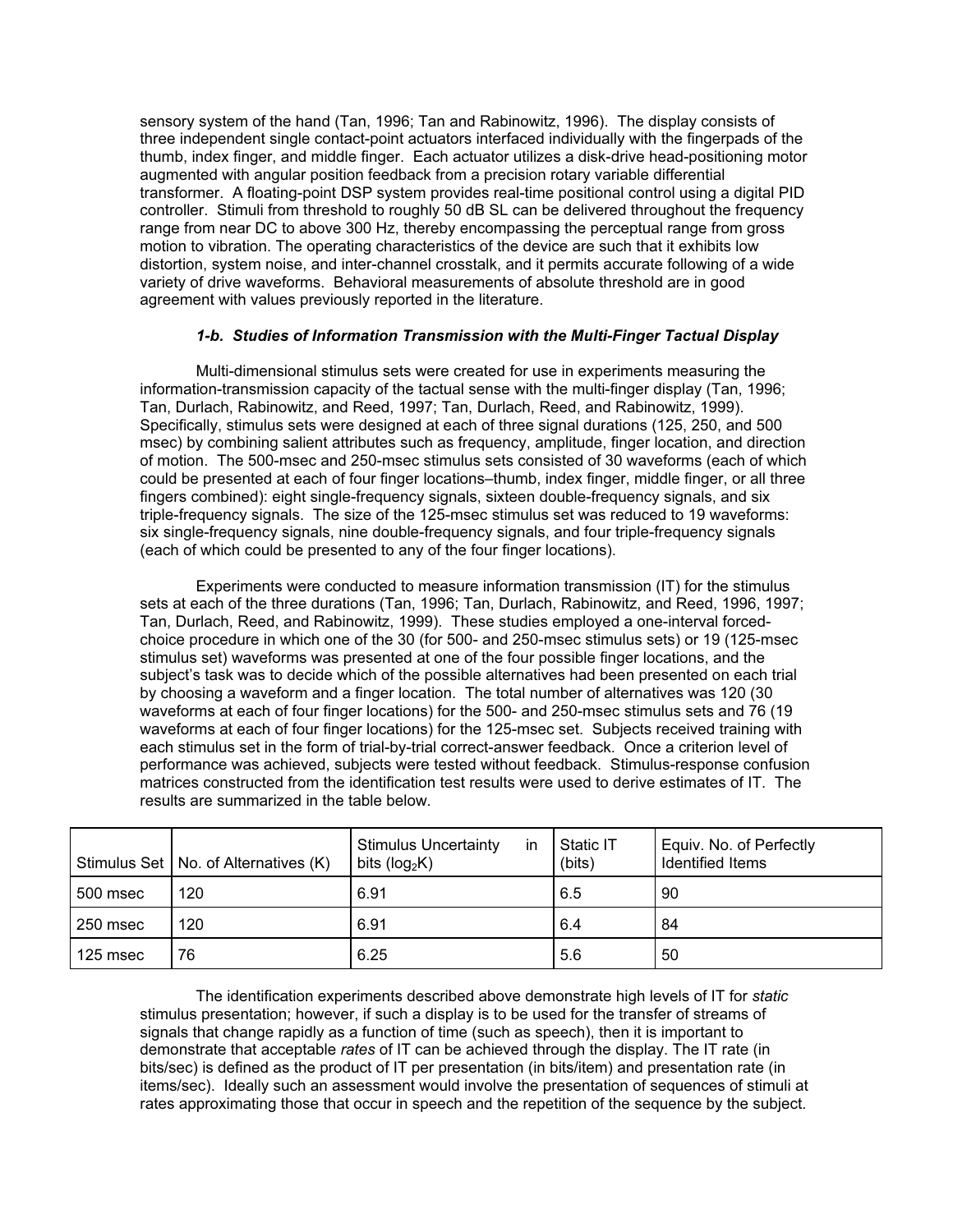The training requirements for such a task, however, are enormous. In order to estimate IT rates within a reasonable time frame, we used a greatly simplified task in which the subject identified the middle stimulus in a sequence of three stimuli presented at various signal durations and interstimulus intervals. This method allowed us to estimate IT per presentation as well as presentation rate (across a range of different rates), thus leading to estimates of IT rates in bits/sec. The experiments were conducted using an AXB identification paradigm in which the subject's task was to identify the target stimulus X, which was preceded and followed by maskers A and B. The maskers and the target were selected randomly from all the alternatives within each stimulus set. For each of the three stimulus sets, the duration of the target X and the two maskers (A and B) was identical, as was each inter-stimulus interval (ISI). Six values of ISI, ranging from 20 to 500 msec, were employed at each signal duration. Estimates of IT rate (in bits/sec) for each combination of signal duration and ISI were calculated by dividing estimated IT by the time between stimulus onsets (i.e., signal duration plus ISI, referred to as stimulus-onset asynchrony, SOA). Results indicated that performance was dependent on SOA, or equivalently, stimulus presentation rate, but not on the ISI alone. Maximum values of IT rate were observed for SOA values in the range of 350-500 msec, corresponding to presentation rates of 2 to 3 items/sec and consistent with Garner's (1962) estimates. The maximum estimated IT rate averaged over three subjects was 12 bits/sec. These estimates fall within the range of estimates of maximal IT rates for natural methods of tactual communication (see Reed and Durlach, 1998) which range from roughly 8 bits/sec (for tactual reception of fingerspelling) to roughly 22 bits/sec (for the Tadoma method of communication and for tactual reception of sign language).

 Additional studies have been conducted to investigate further the effects of various types of masking on the identification of multidimensional signals presented tactually (Farel, 1996; Tan, Wan, and Reed, 1998). Farel (1996) studied IT for a set of thirty signals presented to the index finger in the presence of either a forward masker (presented prior to the target signal that was to be identified by the subject) or a backward masker (presented after the target signal). The results of the study indicate a different time course of masking for the forward and backward maskers: backward-masking effects were greater than forward-masking effects at short values of SOA; however, the effects of forward masking persisted for a longer period of time. The backward masking effects observed here were similar to those observed by Tan (1996) using the AXB paradigm. Tan, Wan, and Reed (1998) studied masking effects for tactual stimuli that differed in their spectral contents. This study employed a set of seven signals at two different durations (125 or 250 msec) presented to the index finger of the left hand. The stimuli consisted of three singlefrequency waveforms (a low, middle, and high frequency), three double-frequency waveforms (resulting from all possible combinations of the three single waveforms), and one triple-frequency waveform (resulting from the combination of the three single frequency waveforms). Three masking paradigms were used: forward and backward masking as well as the AXB masking paradigm described above. Errors made on identification were processed to measure the percentage of (1) masker response (i.e., response = masker); (2) composite response (i.e., response = target + masker); and (3) component response (i.e., response = target + a component present only in the masker (see Evans, 1987). Partial results from three subjects indicated that (1) roughly 20-35% of all errors arose as a result of using the masker as the response; (2) there was no evidence of composite response under any condition; and (3) while there was little evidence of component response from low frequencies, there was statistically significant midfrequency component response at the 125 ms duration, and statistically significant high-frequency component response at the 250 ms duration. The results of the current studies differ somewhat from those reported in previous tactile recognition masking studies (e.g., Evans and Craig, 1986; Evans, 1987) using very brief line patterns presented to the index finger. While our results are similar to theirs in showing greater effects of backward compared to forward masking at short values of stimulus-onset asynchrony, the effects of forward masking appear to persist for a longer period of time in our experiments. Additionally, the "composite response" observed by Craig and Evans was not found in the present data.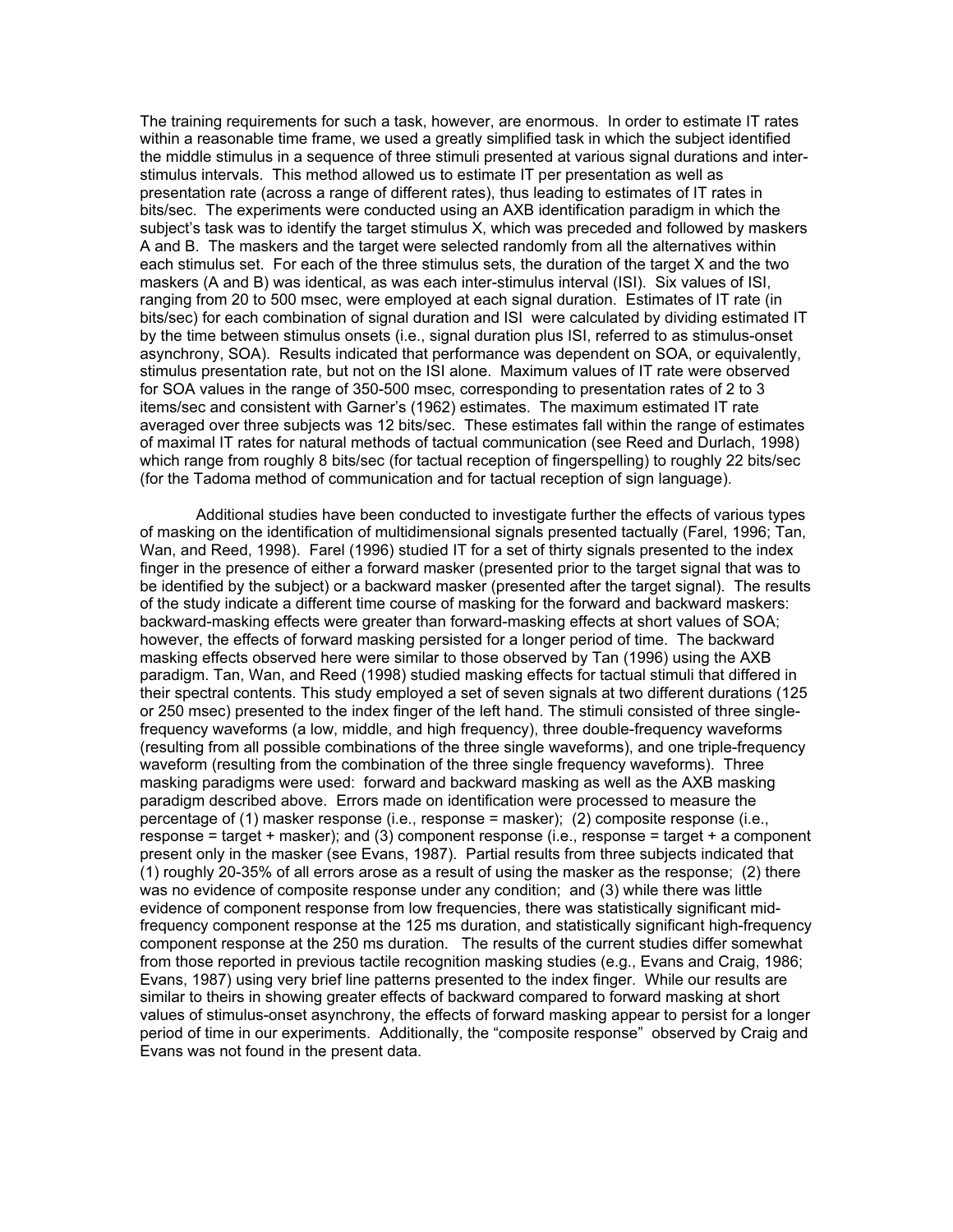### 1-c. Development of a Method for Estimating IT from Percent-Correct Scores

 This research was addressed to the problem of deriving unbiased estimates of IT in identification studies employing large stimulus sets, where the number of trials required for such estimates is approximated by  $5k^2$  (where k is the number of stimuli). This rule of thumb would require a prohibitively large number of trials for the stimulus sets with sizes (57-120) employed by Tan (1996). Our research has led to the empirical demonstration that, for low error rates (i.e., an error rate of 5 percentage points or fewer), the quantity IT lies in the interval IS(1-2e) IT IS(1-e), where e is overall error rate and IS is the information in the stimulus set. The lower bound can be shown to provide a good approximation of IT under the "worst-case" assumption that all incorrect responses are distributed randomly throughout the off-diagonal cells of the stimulus-response confusion matrix, while the upper bound holds for the case in which incorrect responses are distributed such that all the errors for a given stimulus are located in the same off-diagonal cell, and a different off-diagonal cell is employed for the error responses to each stimulus. This formulation provides a means of bounding and estimating IT from the percent-correct score when it is impractical to collect the number of trials necessary for directly calculating unbiased estimates of IT (see Tan, 1996; Tan et al., 1999; Reed and Durlach, 1998).

## 1-d. Use of Roving-Parameter Techniques to Predict IT for Multidimensional **Signals**

In addition to being supported by two earlier studies (Tan, Rabinowitz, & Durlach, 1989; Campbell, 1993), the general additivity law of Durlach et al. (1989b) was also confirmed by experiments measuring static one-dimensional and two-dimensional information transfers with tactile stimulation (Denesvich, 1995). The stimuli, varying in frequency (F, 100 to 300 Hz) and amplitude (A, 12 to 40 dB SL), were delivered to the left index fingerpad using the multi-finger tactual display. Estimated values of IT from F-identification experiments (with fixed A values) and from A-identification experiments (with fixed F values) were 0.74 and 1.25 bits, respectively, giving a sum of 1.99 bits. Estimated values of IT from F- and A-identification experiments with the other parameter roving as the background were 0.38 and 0.88, respectively, giving a sum of 1.26 bits. The latter estimate provides a much better prediction of the two-dimensional IT, which was estimated from empirical results to be roughly 1.29 bits.

#### 1-e. Discrimination of Thickness

 Our previous work in this area (Gajaweera, 1994) was extended both through additional measurements of the human tactual ability to discriminate thickness and through the application of a finite-element model of plate deformation to the psychophysical data (Ho, 1996). Experiments were conducted using a two-interval, two-alternative, forced-choice procedure in which subjects were asked to discriminate pairs of plates in which one was a reference plate and the other was a thicker comparison plate. To investigate the role of plate stiffness on discriminability, plastic (less stiff) and steel (more stiff) plates were used. The thickness of the reference plates ranged from 0.25 to 10 mm for plastic and from 0.05 to 0.5 mm for steel. For both materials, the size of the jnd increased with the thickness of the reference plate, up to a critical thickness beyond which the jnd remained constant at roughly  $0.4 \pm 0.1$  mm. The critical thickness was roughly 0.5-1.0 mm for plastic plates and 0.1-0.25 mm for steel plates. Analysis of plate deformation using a finite-element procedure indicated that, under the typical forces applied by the subjects, this critical thickness represented the boundary thickness between bendable and unbendable plates. For effectively unbendable plates, the only reliable cue for discrimination arises from kinesthetic sensations and leads to a constant value of jnd independent of reference thickness. For bendable plates, the tactile sensation of change in plate curvature introduces an additional cue for discrimination, leading to a decrease in jnd. After calculating the curvature of the deformed plates within the region of contact, it was found that the data for both plastic and steel, across the five subjects, could be explained by postulating a jnd for plate curvature of roughly 60 ± 20%. The size of the jnd for unbendable plates is consistent with measurements of the discriminability of joint-angle position (Tan et al., 1994), thus supporting our conclusion that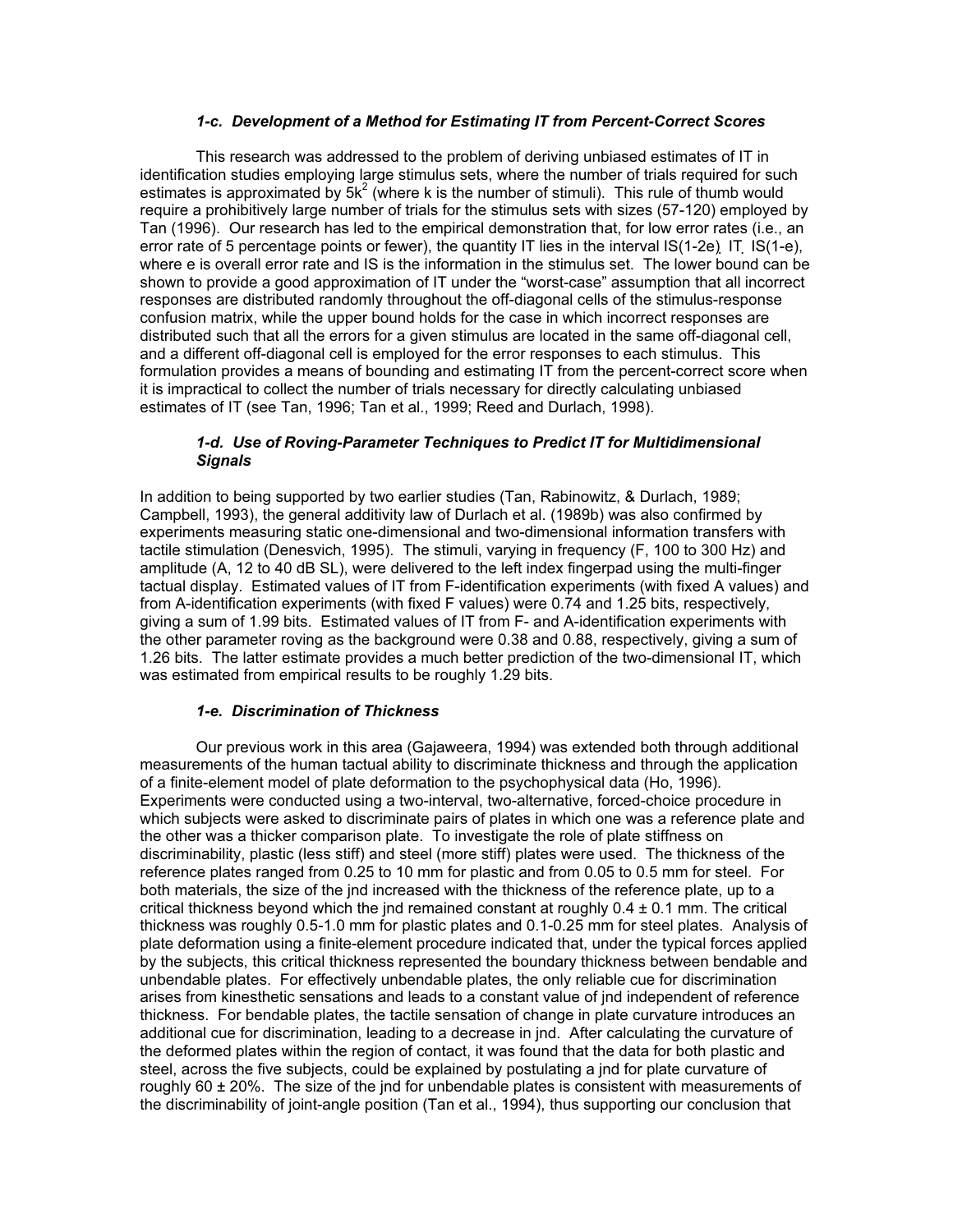kinesthetic sensations are the source of the cues used in discriminating thickness when curvature is eliminated. In addition, our current understanding of the two processes involved in the discrimination of thickness provides an explanation for the results obtained both by John et al. (1989) for studies with very thin plates and by Durlach et al. (1989a) for length discrimination.

#### 2. Evaluation of children and adults with wearable tactile aids

Research in this area includes studies of the effects of training on the speech-production and speech-perception abilities of children and adults, as well as the development of training programs for use with tactile aids and assessment tools for evaluating the effects of training. This research was generally conducted in the context of the development of rehabilitation techniques for tactile aids and the application of these techniques in individualized training sessions. Although the results indicate various benefits achieved through tactile aids, these studies have generally not included systematic comparisons with alternative approaches to rehabilitation. While we do not have plans to continue this line of work in the current proposal, this research (including case and field studies) may be proposed under a separate application. In view of space considerations, we provide only a brief summary of progress in this area. Further descriptions of this work are available in two items of the Appendix (Plant, Horan, and Reed, 1997 and Plant, 1998b) as well as in other published articles (Plant, 1995; Plant, 1999) and training manuals (Plant, 1996; Plant, 1998a).

In the area of speech production, this research includes a case study of a young deaf adult whose speech intelligibility was evaluated following training sessions conducted with tactile aids (Plant, Horan, and Reed, 1997; Plant, 1999). The results of this study indicate improvements in the intelligibility of the subject's segmental and connected-speech productions. Individual speech-training sessions using tactile aids have also been conducted with a group of profoundly deaf children at the Rhode Island School for the Deaf who use sign as their primary means of communication. Assessments of the children's ability to produce target consonants and vowels in syllables, words, and short meaningful phrases indicate improvements over the course of the training.

In the area of speech perception, this research includes a case study demonstrating improvements in the perception of high-frequency sounds by a deaf high-school student using hearing aids and tactile aids. A second case study in this area examined the segmental speechreception ability of a young deaf male using a modification of the Danish Hand-Mouth System (Plant, submitted). This research, which is in agreement with results reported by Delhorne et al. (1999) for the tactual presentation of the manual cues of Cornett's Cued Speech system, suggests that tactual cues based on phonemic properties of speech can be successfully integrated with speechreading. Finally, training in the use of the Tactaid 7 over an 18-month period was provided to an adult subject with sudden profound deafness (Plant, 1998b). The magnitude of the improvements observed over speechreading alone with this subject's use of the Tactaid 7 are consistent with results reported by Reed and Delhorne (1995) for a group of adult users of this device.

 In the area of development of training programs and assessment tools, work has been conducted on the development of a variety of different materials for use in training programs with tactile aids and for use in assessing the speech-perception and speech-production skills of deaf children and adults. These materials include a speech-training program and assessment materials for use by teachers and speech therapists working with young deaf children (Plant, 1998a) as well as an adult training program for the Tactaid 7 (Plant, 1996). Other ongoing work in this area includes the development of a video program aimed at home use for adults fitted with sensory aids and work on the development of training and testing programs using materials that are representative of everyday communication.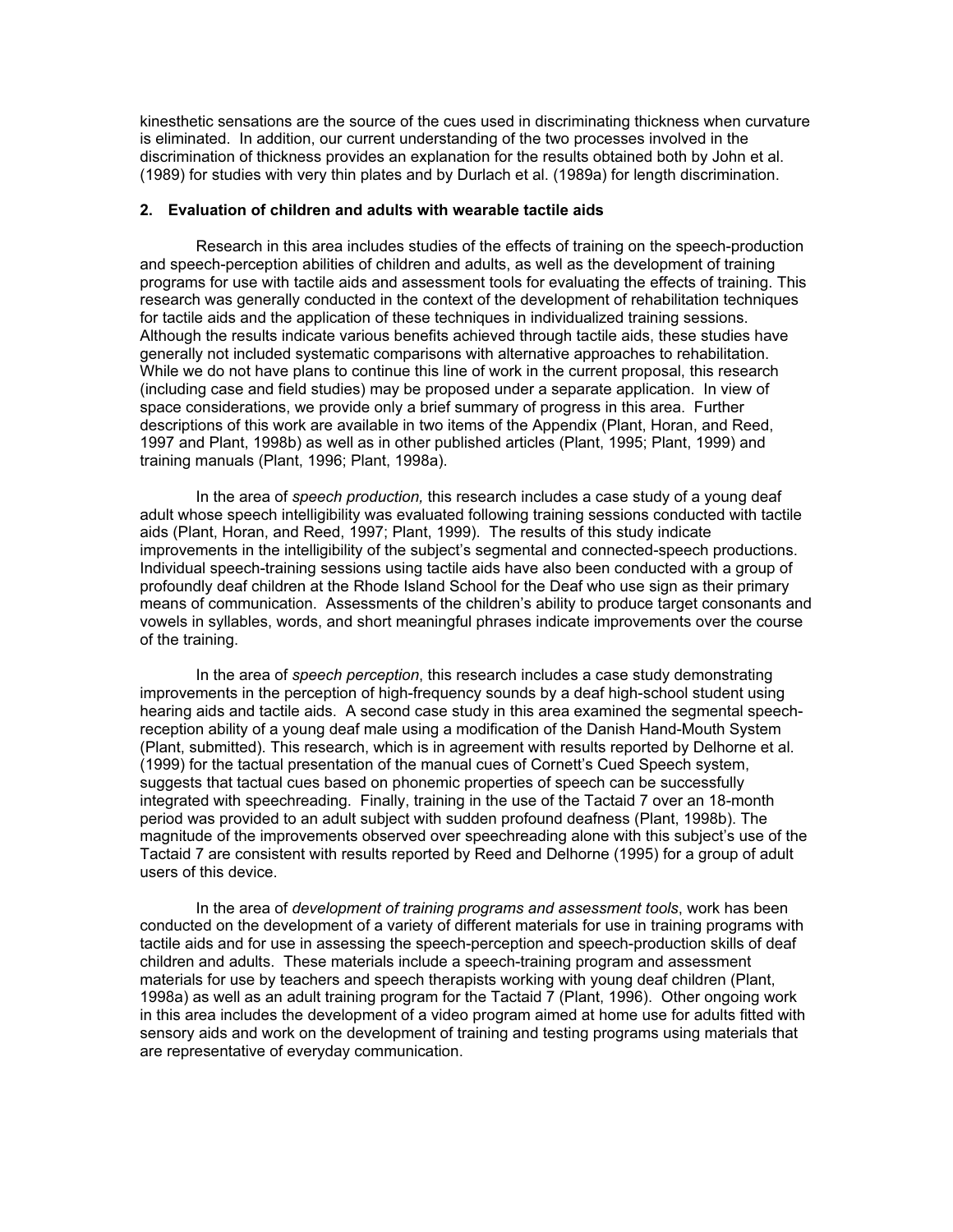#### 3. Development of Improved Tactual Supplements to Speechreading

 Research in this area is focused on developing a more complete understanding of the limitations of current tactile aids in providing supplemental information to speechreading and on developing improved tactual displays for this purpose. Studies in this area include an analysis of the segmental reception of speech through several existing tactile aids, a study of the integration of auditory, visual, and tactual information in the reception of speech, and work on the implementation of our multifinger display for the display of encoded speech signals.

# 3-a. Segmental Speech Reception through Existing Tactile Aids

 Data on the identification of small sets of consonants and vowels have been collected on seven profoundly deaf adults who are subjects in our field study of tactile aids. Testing was conducted primarily for the conditions of lipreading alone and lipreading combined with the Tactaid 7 device. For a set of ten vowels, the size of the improvement over lipreading alone through the use of the Tactaid 7 ranged from roughly 0 to 8 percentage points across the 6 subjects tested. For a set of twelve consonants, the size of the improvement over lipreading alone through the use of the Tactaid 7 ranged from roughly -4 to 20 percentage points across the 6 subjects tested. Feature analyses did not show any strong effects for the aided condition for any of the vowel or consonant features.

Additional studies of segmental reception have been conducted with normal-hearing laboratory subjects using a wearable electro-tactile device (the "Tickle Talker") developed at the University of Melbourne (Blamey et al., 1992). The Tickle Talker consists of an eight-channel array of electrodes worn on four fingers of the hand which are used to encode information about F0, F2, and speech amplitude through the electrical parameters of pulse rate, electrode position, and charge per pulse, respectively. Segmental discrimination data were obtained using recorded test materials and procedures similar to those employed in our previous studies with vibrotactile displays. These results indicate that discriminability performance through the Tickle Talker is roughly comparable to that obtained in similar tests with the Tactaid 7 device for consonants and vowels (Reed et al., 1992b). In comparing electrocutaneous to vibrotactile devices, it is worth noting that electrocutaneous devices are more difficult to use in that threshold sensitivity is dependent on placement of the device and may vary from day to day; thus, a setting that was comfortable one day may not be so the next. In addition, the subjects reported that the sensations could be unpleasant. Thus, to this point we have not observed any significant advantages for the Tickle Talker over traditional vibrotactile devices.

#### 3-b. Integration of auditory, tactile, and visual information

 The ability to integrate visual, auditory, and tactual information in the reception of speech was studied in a subject with profound bilateral hearing loss who has been using a Tactaid 7 device in addition to wearing a hearing aid in her better ear (Delhorne and Reed, 1996). The audiometric thresholds in her better ear are characteristic of a "corner" loss with hearing levels ranging from 80 dB at 250 Hz to >110 dB at 4000 Hz. This subject has used a hearing aid for most of her life and has had roughly 6 years experience with a tactile aid. The subject was tested on her ability to receive consonants in CV syllables, vowels in /h/-V-/d/ syllables, CUNY and IEEE sentences, and connected discourse under a variety of conditions, including lipreading alone (L) and in combination with the hearing aid (L+HA), the tactile aid (L+TA), and both devices simultaneously (L+HA+TA). For both types of sentences and for connected-discourse tracking, performance followed the general pattern  $L < L+TA = L+HA < L+TA+HA$ , indicating that the size of the benefit provided by each of the aids was similar and that the use of both aids together provided greater benefit than either aid used separately. For consonants, scores followed the pattern of L < L+TA < L+HA = L+TA+HA, indicating that the tactile aid did not provide further benefit to that derived from the hearing aid. The improvements with the tactile aid were related primarily to reception of manner features, while the hearing aid improved performance both on manner and voicing. For vowels, the subject's lipreading alone performance of 90% left little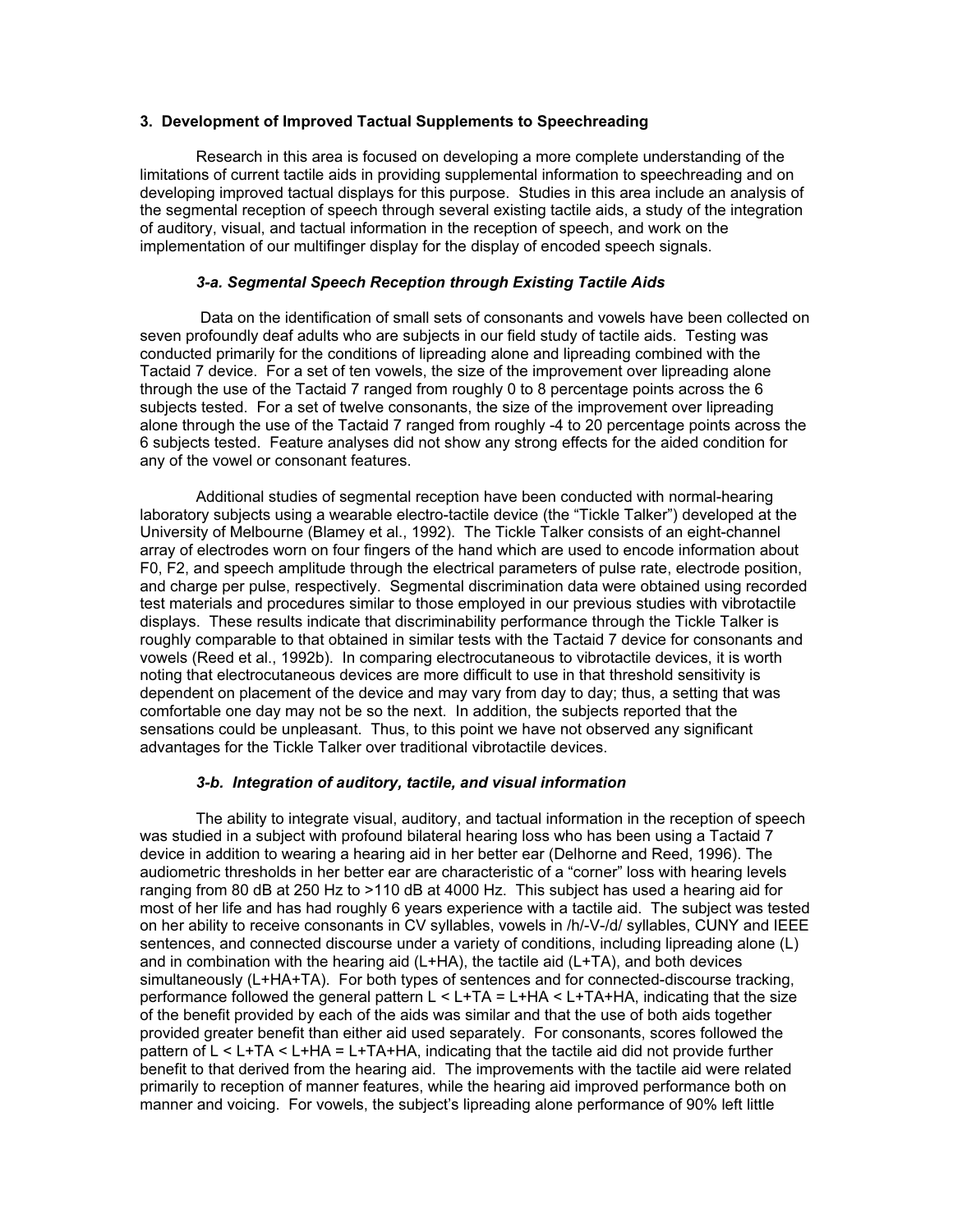room for improvement with the aids. The largest effects were observed for the following materials and conditions: consonant recognition scores increased from 49% for L to roughly 77% for L+HA and L+HA+TA; and IEEE key-word reception increased from 49% correct for L to 67% for L+T to 73% for L+HA to 78% for L+TA+HA.

## 3-c. Work on Delivering Speech Signals through the Multi-Finger Tactual Display

 Work has been conducted to implement the multi-finger tactual display developed by Tan (1996) for displaying speech signals. Software and hardware modifications have been developed such that the device is now capable of conveying amplitude-envelope signals that are derived from filtered bands of speech. In addition, software has been developed to control experiments employing audio-visual speech materials that have been recorded onto laserdiscs. A system is in place for creating multi-dimensional signals derived from speech for presentation on our multifinger tactual display and for evaluating the contributions of these signals as an aid to speechreading. This system involves estimating the envelope signal of band-pass filtered regions of speech and using the amplitude of this envelope to modulate the amplitude of a sinusoid which is delivered to the tactual display. The system is currently capable of delivering two separate envelope signals and one low-pass-filtered speech signal to the tactual device.

## 4. Reception of Environmental Sounds

 Research in this area is focused on assessing the reception of environmental sounds through tactile aids. This research includes the development of a test of environmental-sound reception and measurements of performance in both laboratory-trained subjects and experienced adult tactile-aid users from our field study. In addition, performance on the test was measured in a group of subjects with cochlear implants.

# 4-a. Development of a Test of Environmental-Sound Reception

 To provide an assessment of environmental-sound reception under conditions that approximate those encountered in natural situations, a test was developed employing sets of ten sounds likely to occur in each of four different settings (office, outdoors, kitchen, and general home environments). The stimuli for the tests, which were obtained from a compact-disc recording, included a variety of different types and tokens of environmental sounds. Software was developed in MATLAB for presenting stimuli and recording responses using a one-interval, 10-alternative, forced-choice procedure, either with or without correct-answer feedback.

# 4-b. Results with Laboratory-Trained Subjects

 Data were obtained from two normal-hearing laboratory subjects with the Tactaid 7 device (with direct input) worn on the forearm and with earplugs and earmuffs to eliminate any auditory cues. Signals were presented at a comfortable level of approximately 25 dB SL. For each of the four settings (office, outside, kitchen, general home), subjects received 600 trials with correct-answer feedback followed by an additional 300 trials without feedback. Post-training performance, across settings and subjects, averaged 57% correct (where chance performance is 10% correct). Performance improved by roughly 20 percentage points over the course of the training. A third subject received extensive training with both the Tactaid 7 and Tactaid 2 devices. Post-training scores indicated that performance was similar for the two devices, averaging 79% for the Tactaid 7 and 76% for the Tactaid 2. Thus, there does not appear to be a clear advantage for the more detailed spectral information provided by the Tactaid 7 in identifying the given small sets of environmental sounds.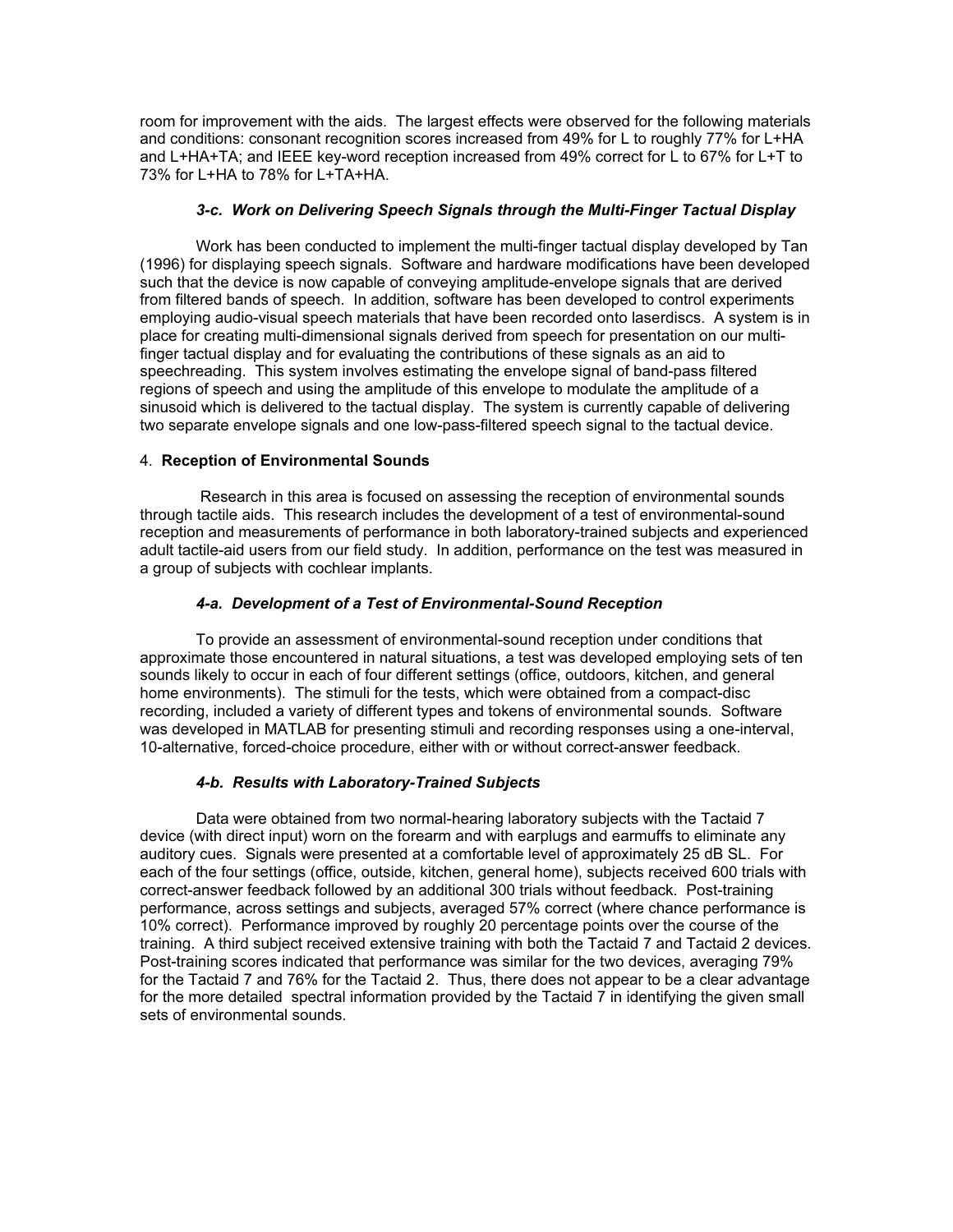# 4-c. Results with Deaf Adult Users of Tactile Aids

 Three profoundly deaf subjects who are regular users of the Tactaid 7 device (and participated in the field study reported by Reed and Delhorne, 1995) were tested on their ability to recognize environmental sounds. Within each of the four environments, subjects were tested initially on 300 trials without correct-answer feedback to determine their ability to identify the sounds based solely on their own prior experience with their tactile aids. The subjects then received an additional 300 trials with the presentation of trial-by-trial correct-answer feedback to determine the effects of training on performance. Individual-subject results are summarized below for each test environment, with and without the use of correct-answer feedback. Performance expected on the basis of chance alone is 10% correct in each of the test environments.

| Subject   | Kitchen  |      | General Home |      | Office   |      | <b>Outdoors</b> |      |
|-----------|----------|------|--------------|------|----------|------|-----------------|------|
|           | Feedback |      | Feedback     |      | Feedback |      | Feedback        |      |
|           | No       | Yes  | No           | Yes  | No       | Yes  | No              | Yes  |
| JL        | 49.3     | 68.7 | 41.3         | 61.3 | 50.0     | 70.0 | 43.0            | 61.7 |
| <b>MC</b> | 51.4     | 63.9 | 36.2         | 72.0 | 44.3     | 77.2 | 36.2            | 63.3 |
| <b>RS</b> | 14.0     | 45.0 | 18.7         | 42.0 | 30.0     | 47.0 | 19.3            | 33.7 |
| Average   | 38.2     | 59.2 | 32.1         | 58.4 | 41.4     | 64.7 | 32.8            | 52.9 |

 The results indicate that the performance of subjects JL and MC was similar and superior to that of subject RS; performance, which was similar across the four environments, averaged 36% correct for initial testing without feedback; and scores were increased by an average of 23 percentage points in the presence of correct-answer feedback. Subjects were able to identify closed sets of environmental sounds at greater than chance levels even without any specific training, and the use of correct-answer feedback led to substantial improvements in performance. These results imply that cues useful to the identification of non-speech environmental sounds are provided by the seven-channel formant-based display of the Tactaid 7 device. Additional results obtained with subject MC under conditions of hearing aid alone and hearing aid combined with tactile aid indicate that her scores for the combined condition are substantially higher than those obtained with either the hearing aid or tactile aid alone. These results suggest that the information derived from the tactile aid was to some extent independent of that derived from the hearing aid and that the information from the two sources was integrated in a positive manner.

## 4-d. Results with Adult Users of Cochlear Implants (But No Tactile Input)

 The environmental-sound reception test was administered to a group of implant users who had participated in long-term evaluations of their speech-reception ability (see Rabinowitz et al., 1992; Delhorne, 1997). Data were collected initially without correct-answer feedback; however, depending on level of performance, additional data were collected for some subjects and some environmental settings using trial-by-trial correct-answer feedback. Of the 11 subjects tested by Delhorne and Reed (1998), performance averaged over the four environments was 90% correct or better for 5 subjects; 70-80% correct for 4 subjects; 60-70% for 1 subject; and less than 50% for 1 subject. Ability on this task appears to correlate well with the ability to identify monosyllabic words through the implant alone (i.e., without speechreading). Comparisons of the performance of the tactile-aid subjects with the implanted subjects on this task indicates that the scores of two of the three tactile-aid users (following training) were near the median level of performance of the implant users; the performance of the third tactile-aid subject was similar to that of the worst-performing implant user. Thus, while none of the tactile-aid users achieved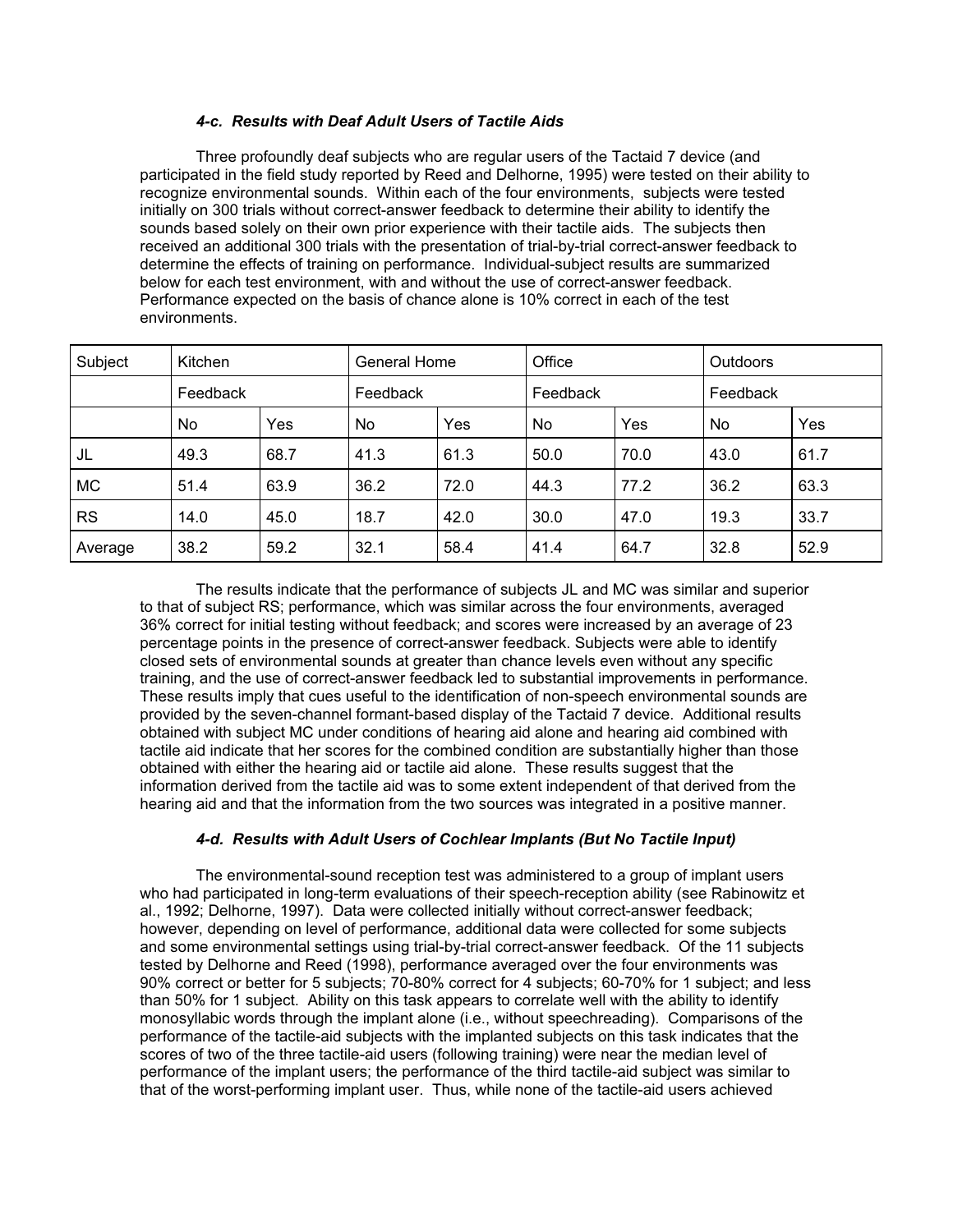scores as high as those of the best cochlear-implant users, their performance did fall into the range observed across the implanted subjects.

### **References**

Besing, J.M., Reed, C.M., and Durlach, N.I. (1995). "A Comparison of Auditory and Tactual Presentation of a Single-Band Envelope Cue as a Supplement to Speechreading," Seminars in Hearing 16: 316-327.

Blamey, PJ, Cowan, RSC, Alacantra, JI, Whitford, LA, Galvin, KL, Sarant, JZ and Clark, GM (1992). "A review of the biological, psychophysical, and speech processing principles used to design the Tickle Talker," Aus. J. Otolaryng, 1(2):110-114.

Campbell, SL (1993). "Uni-and multidimensioinal identification of rise time, spectral slope, and bandwidth," Ph.D. Thesis, University of Washington.

Delhorne, LA (1997). "Issues in the cochlear implantation of young children with profound hearing impairment," Unpublished manuscript.

Delhorne, L.A., Besing, J.M., Durlach, N.I., and Reed, C.M. (1999). "Tactual Cued Speech as a Supplement to Speechreading," Cued Speech Journal.

Denesvich, G. (1995). Identification of Frequency and Amplitude Through Cutaneous Stimulation. Advanced Undergraduate Paper, Department of EECS, Massachusetts Institute of Technology.

Durlach, NI, Delhorne, LA, Wong, A, Ko, WY, Rabinowitz, WM, and Hollerbach , J. (1989a). "Manual discrimination and identification of length by the finger-span method," Perception and Psychophysics, 46: 29-38.

Durlach, NI, Tan, HZ, Macmillan, NA, Rabinowitz, WM, and Braida LD. (1989b)."Resolution in one dimension with random variations in background dimensions," Perception and Psychophysics, 46(3): 293-296.

Evans, PM (1987). "Vibrotactile masking:Temporal integration, persistence, and strengths of representations," Perception and Psychophysics, 42 (6), 515-525.

Evans, PM and Craig, JC (1986). "Temporal integration and vibrotactile backward masking," Journal of Experimental Psychology: Human Perception and Performance, 12 (2):160-168.

Farel, A.E. (1996). Recognition Masking Paradigm. Advanced Undergraduate Paper, Department of EECS, Massachusetts Institute of Technology.

Fischer, S.D., Delhorne, L.A., and Reed, C.M. (1999). "Effects of Rate of Presentation on the Reception of American Sign Language," Journal of Speech, Language, and Hearing Research, 42: 568-582.

Gajaweera, A (1994). "Tactual discrimination of thickness," Bachelor's Thesis, Dept. of Mechanical Engineering, Massachusetts Institute of Technology.

Garner, WR (1962). Uncertainty and Structure as Psychological Concepts. New York: John Wiley and Sons, Inc.

Ho, C-H. (1996). Human Haptic Discrimination of Thickness. S.M. Thesis, Department of Mechanical Engineering, Massachusetts Institute of Technology.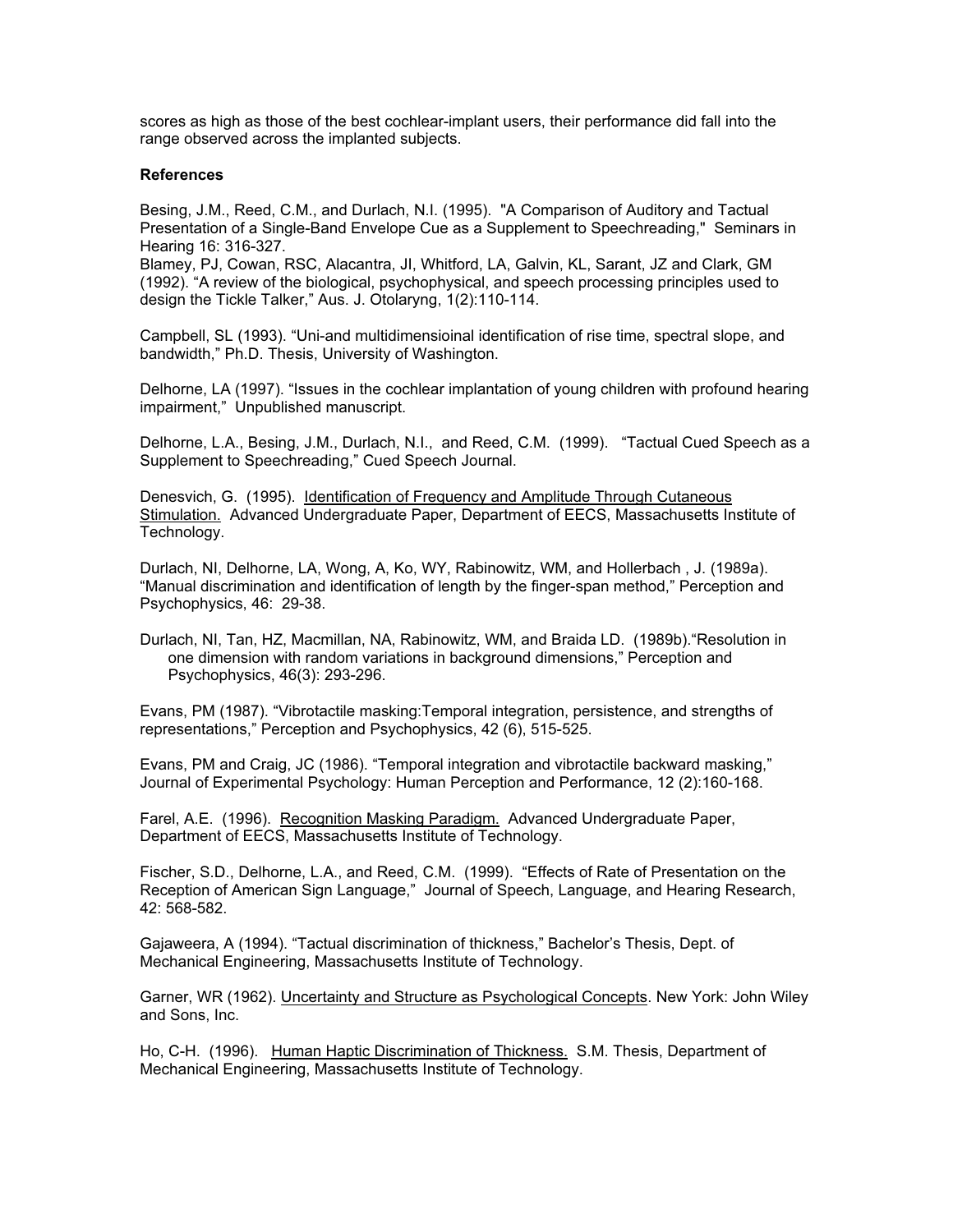John, KT, Goodwin, AW, and Darian-Smith, I. (1989). "Tactual discrimination of thickness," Experimental Brain Research, 78(1): 62-68.

Plant, G. (1995). "Training Approaches with Tactile Aids," Seminars in Hearing 16: 394-403.

Plant, G. (1996). Tactrain: Tactaid VII Training Program for Adults. Somerville, MA: Hearing Rehabilitation Foundation.

Plant, G., Horan, M., and Reed, H. (1996). "Speech Teaching for Deaf Children in the Age of Bilingual/Bicultural Programs: The Role of Tactile Aids." In N. Van Son and F. Coninx (eds.) Proceedings of ISAC-96 (International Sensory Aid Conference), Instituut voor Doven, Sint-Michielsgestel, The Netherlands.

Plant, G., Horan, M., and Reed, H. (1997). "Speech Teaching for Deaf Children in the Age of Bilingual/Bicultural Programs: The Role of Tactile Aids." Scandinavian Audiology, 26 Suppl. 47: 19-23.

Plant, G. (1998a). Step by Step: The Foundations of Intelligible Speech. Hearing Rehabilitation Foundation: Somerville, MA.

Plant, G. (1998b). "Training in the Use of a Tactile Supplement to Lipreading: A Long-Term Case Study," Ear and Hearing, 19: 394-406.

Plant, G. (1999). "Speech Training for Young Adults who are Congenitally Deaf: A Case Study," The Volta Review 15: 5-17.

Plant, G. A modification of the Mouth-Hand-System for use in speech training. Submitted to the Journal of Deaf Studies and Deaf Education.

Rabinowitz, WM, Eddington, DK, Delhorne, LA and Cuneo, PA (1992). "Relations among different measures of speech reception in subjects using a cochlear implant," J. Acoust. Soc. Am. 92, (4): 1869-1881.

Reed, CM, Delhorne, LA and Durlach NI (1992b). Results Obtained with Tactaid II and Tactaid VII. Proc. Int. Conf. on Tactile Aids, Hearing Aids, and Cochlear Implants. A. Risberg, S. Felicetti, G. Plant and K.-E.

Reed, C.M. (1995). "Tadoma: An Overview of Research," in Profound Deafness and Speech Communication. G. Plant and K.-E. Spens (Eds.). London: Whurr Publishers. Pages 40-55.

Reed, C.M., Delhorne, L.A., Durlach, N.I., and Fischer, S.D. (1995). "A Study of the Tactual Reception of Sign Language," Journal of Speech and Hearing Research, 38: 477-489.

Reed, C.M., and Delhorne, L.A. (1995). "Current Results of a Field Study of Adult Users of Tactile Aids," Seminars in Hearing, 16: 305-315.

Reed, C.M., and Durlach, N.I. (1998). "Note on Information Transfer Rates in Human Communication," PRESENCE, 7: 509-518.

Reed, C.M. (1996). "Implications of the Tadoma Method of Speechreading for Spoken Language Processing," Proceedings of the Fourth International Conference on Spoken Language Processing (ICSLP96), Volume 3, SaA1S1-T4.

Tan, HZ, Srinivasan, MA, Eberman, B, and Cheng, B (1994). "Human factors for the design of force-reflecting haptic interfaces," The American Society of Mechanical Engineers, 55(1):353-359.